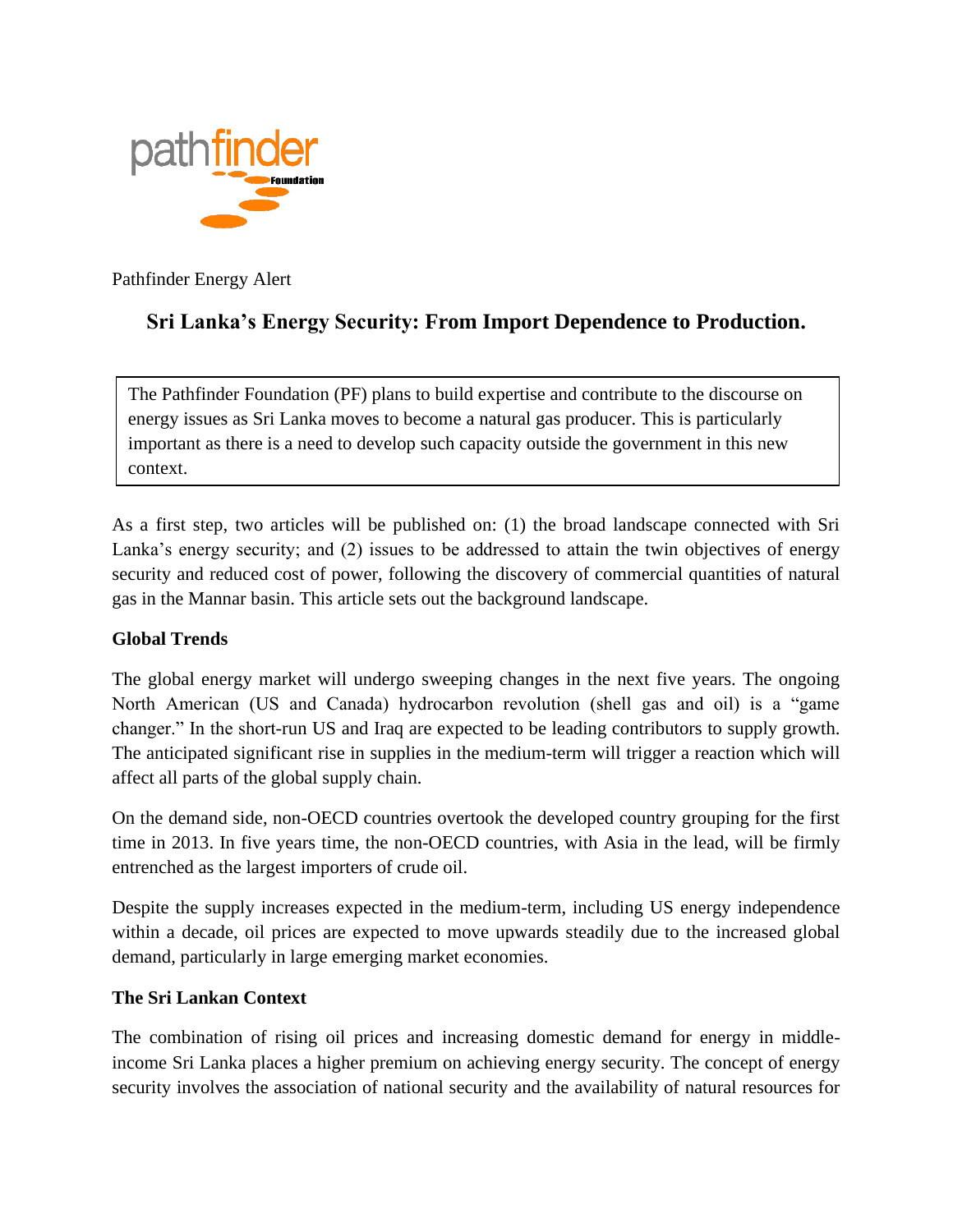energy consumption. In particular, it entails the provision of affordable power to the population while reducing dependence on volatile global oil markets.

Sri Lanka will experience considerable demand-side pressures for energy. The demand for fuel for transport will grow two and a half times by 2020 (75% of fuel is used for transport). In addition, the demand for power is expected to grow by 5.2% per annum (20% of imported oil is used for power generation).

In a context of rapidly increasing demand, the challenge for energy policy is to reduce the dependence on imported energy by developing supplies within the country. In 2013, oil imports amounted to \$4.3 billion and accounted for 24% of all imports. In 2012, the corresponding figures were \$5 billion and 26% respectively. (Thermal generation was higher due to less recourse to hydro power as a result of lower rainfall.) As the economy becomes more complex and income rises, demand for fuel (both transport and power) will rise. On the transport front, higher levels of economic activity will result in more haulage and rising incomes will lead to more private vehicles. In the power sector, demand will increase from both industries, fuelled by a more complex economy and households driven by rising incomes. At present, biomass accounts for about 40% of energy consumption. This figure will decline due both to higher incomes and increased urbanization.

It is noteworthy that while the CEB has a plan to meet increasing demand for power, there is no such plan for the transport sector which accounts for 75% of fuel consumption. This is the current state of affairs despite the fact that fuel consumption is expected to increase much faster than power-250% as supposed to 50% from a much higher base, by 2020.There is need, therefore, for an integrated multimodal transport plan which attaches high priority to fuel conservation/efficiency.

## **Balancing Supply and Demand to Increase Energy Security**

There are a number of efficiency/conservation issues that need to be addressed on the demand side as part of a comprehensive energy policy. As mentioned above, there is also need for a plan to meet fuel requirements in an optimal manner. There are also efficiency/conservation issues to be tackled regarding energy consumption. While these are important issues, PF is seeking to launch a discourse specifically on the choices/challenges which have to be addressed regarding the availability of affordable power – the supply side of the energy equation.

In this connection, one needs to address the related issues of the power generation mix and the current high cost of generation. Energy costs in Sri Lanka are extremely high by international standards. With graduation to middle-income country status and increased exposure to rating agencies and international capital markets, Sri Lanka can no longer afford to subsidize fuel and power prices as in the past. The recent courageous price adjustments were necessary to protect the balance sheets of the two state banks which were being undermined by the losses incurred by CEB and CPC, largely as a result of the fuel and electricity subsidies. High energy costs are a